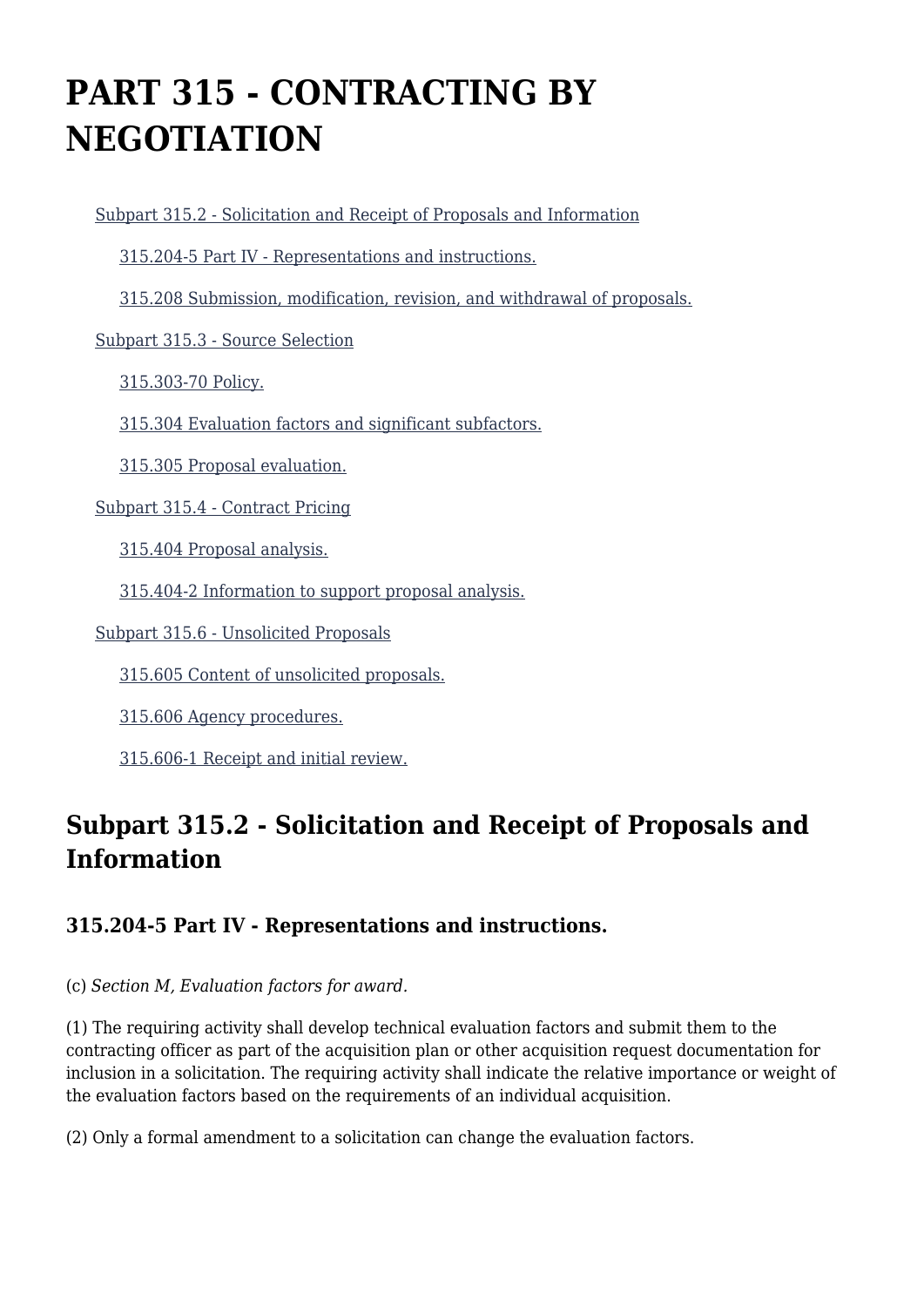### **315.208 Submission, modification, revision, and withdrawal of proposals.**

(b) In addition to the provision in Federal Acquisition Regulation (FAR) 52.215-1, Instructions to Offerors - Competitive Acquisition, if the head of the contracting activity (HCA) determines that biomedical or behavioral research and development (R&D) acquisitions are subject to conditions other than those specified in FAR 52.215-1(c)(3), the HCA may authorize for use in competitive solicitations for R&D, the provision at 352.215-70, Late Proposals and Revisions. This is an authorized FAR deviation.

(2) When the provision at 352.215-70 is included in the solicitation and if the HCA intends to consider a proposal or proposals received after the exact time specified for receipt, the contracting officer, with the assistance of cost or technical personnel as appropriate, shall determine in writing that the proposal(s) meets the requirements of the provision at 352.215-70.

# **Subpart 315.3 - Source Selection**

### **315.303-70 Policy.**

(a) If an operating division (OPDIV) is required by statute to use peer review for technical review of proposals, the requirements of those statutes, any implementing regulatory requirements, the Federal Advisory Committee Act, and as applicable, any approved Department of Health and Human Services Acquisition Regulation (HHSAR) deviation(s) from this subpart take precedence over the otherwise applicable requirements of this subpart.

(b) The statutes that require such review and implementing regulations are as follows: National Institutes of Health - 42 U.S.C. 289a, Peer Review Requirements and 42 CFR part 52h, Scientific Peer Review of Research Grant Applications and Research and Development Contract Projects; Substance Abuse and Mental Health Services Administration - 42 U.S.C. 290aa-3, Peer Review and Agency for Healthcare Research and Quality - 42 U.S.C. 299c-1, Peer review with respect to grants and contracts.

### **315.304 Evaluation factors and significant subfactors.**

When acquiring electronic and information technology supplies and services (EIT) using negotiated procedures, contracting officers shall comply with Section 508 of the Rehabilitation Act of 1973, as amended.

## **315.305 Proposal evaluation.**

(c) *Use of non-Federal evaluators.*

(1) Except when peer review is required by statute as provided in 315.303-70(a), decisions to disclose proposals to non-Federal evaluators shall be made by the official responsible for appointing Source Selection Evaluation Team members in accordance with OPDIV procedures. The avoidance of organizational and personal conflicts of interest must be taken into consideration when making the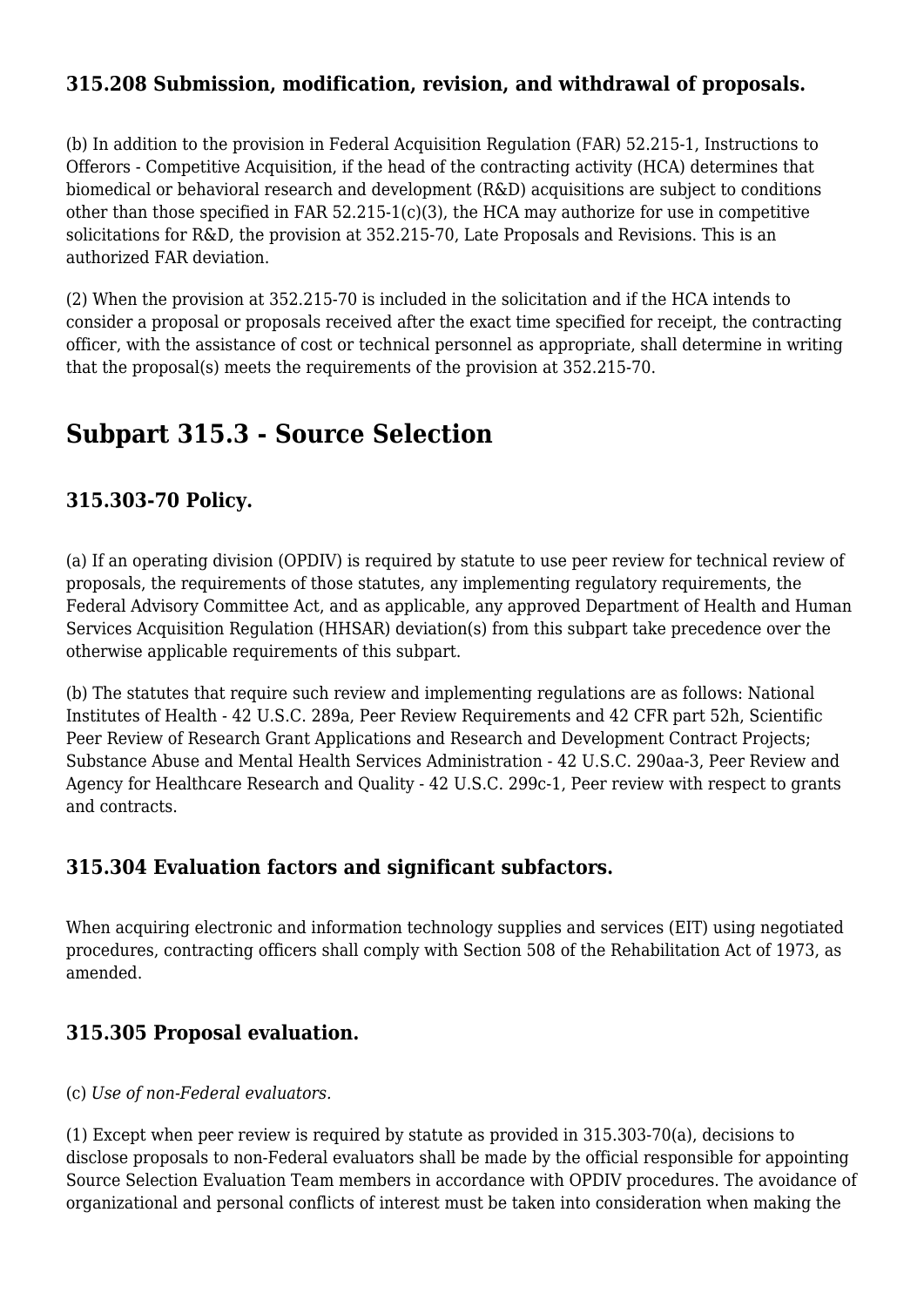decision to use non-Federal evaluators.

(2) When a solicited proposal will be disclosed outside the Government to a contractor or a contractor employee for evaluation purposes, the following or similar conditions shall be part of the written agreement with the contractor prior to disclosure:

#### CONDITIONS FOR EVALUATING PROPOSALS

The contractor agrees that it and its employees, as well as any subcontractors and their employees (in these conditions, "evaluator") will use the data (trade secrets, business data, and technical data) contained in the proposal for evaluation purposes only. The foregoing requirement does not apply to data obtained from another source without restriction. Any notice or legend placed on the proposal by either HHS or the offeror shall be applied to any reproduction or abstract provided to the evaluator or made by the evaluator. Upon completion of the evaluation, the evaluator shall return to the Government the furnished copy of the proposal or abstract, and all copies thereof, to the HHS office which initially furnished the proposal for evaluation. The evaluator shall not contact the offeror concerning any aspects of a proposal's contents.

# **Subpart 315.4 - Contract Pricing**

### **315.404 Proposal analysis.**

### **315.404-2 Information to support proposal analysis.**

(a)(2) When some or all information sufficient to determine the reasonableness of the proposed cost or price is already available or can be obtained from the cognizant audit agency, or by other means including data obtained through market research (See FAR part 10 and HHSAR part 310) the contracting officer may request less-than-complete field pricing support (specifying in the request the information needed) or may waive in writing the requirement for audit and field pricing support by documenting the file to indicate what information will be used. When field-pricing support is required, contracting officers shall make the request through the HCA.

# **Subpart 315.6 - Unsolicited Proposals**

## **315.605 Content of unsolicited proposals.**

(d) *Warranty by offeror.* To ensure against contacts between HHS personnel and prospective offerors that would exceed the limits of advance guidance set forth in FAR 15.604 and potentially result in an unfair advantage to an offeror, the prospective offeror of an unsolicited proposal must include the following warranty in any unsolicited proposal. Contracting officers receiving an unsolicited proposal without this warranty shall not process the proposal until the offeror is notified of the missing language and given an opportunity to submit a proper warranty. If no warranty is provided in a reasonable time, the contracting officer shall reject the unsolicited proposal, notify the offeror of the rejection, and document the actions in the file.

#### UNSOLICITED PROPOSAL